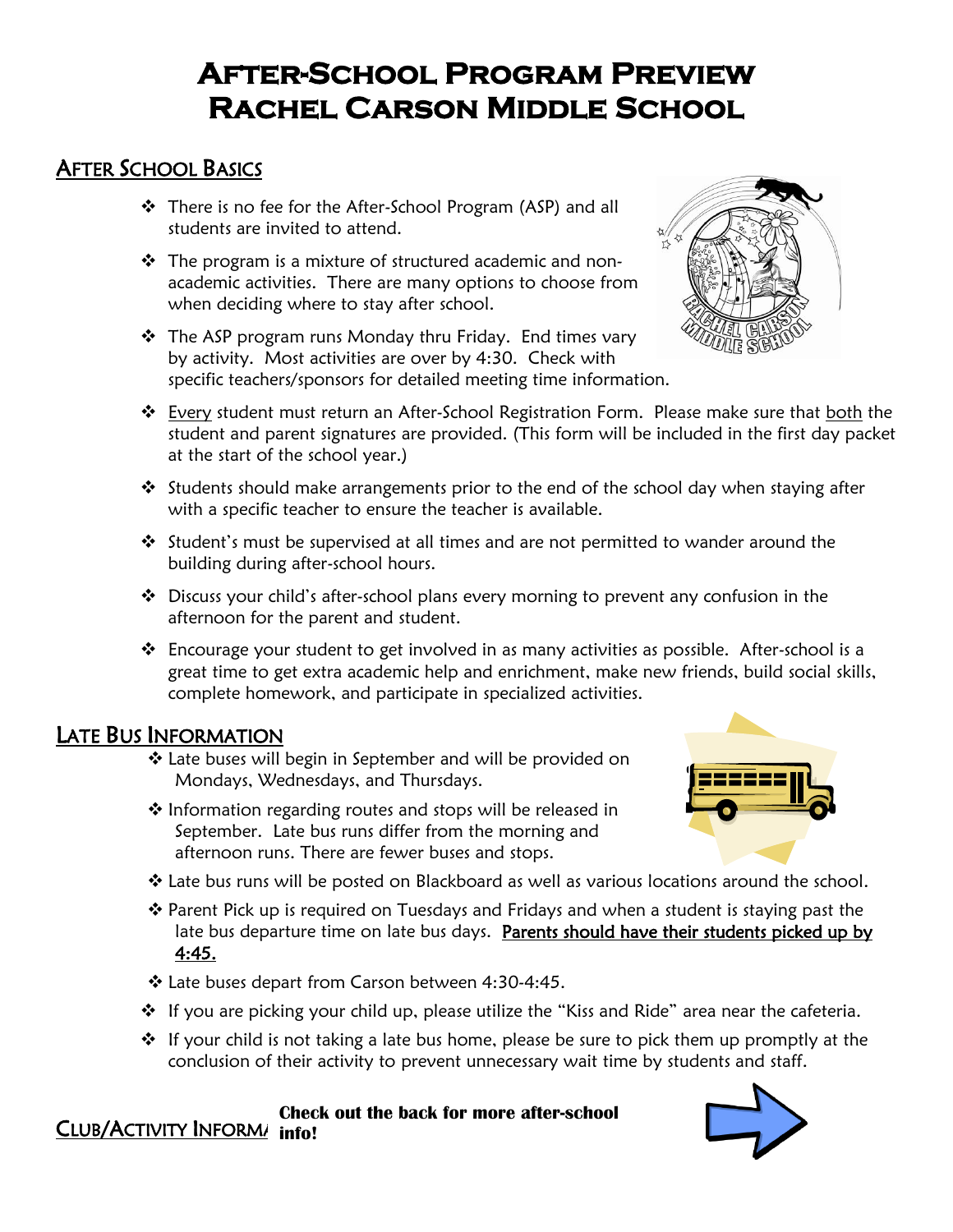- $\div$  Club/activity schedules and information will be posted on our community blackboard which can be accessed through your child's Blackboard account under the "Carson School Community" page. Information will also be offered on the morning news show (RC-TV) and will be posted throughout the school.
- ❖ Various clubs/activities will be added as the year progresses. Be sure to check periodically for updates.

| Academic Support & Enrichment | Drama         | Mentoring    |  |
|-------------------------------|---------------|--------------|--|
| Advertising Club              | Drawing Club  | Volleyball   |  |
| Anime Club                    | eCybermission | Origami      |  |
| Arts & Crafts                 | <b>ELO</b>    | Spelling Bee |  |
| <b>Basketball</b>             | Arduino Club  | <b>SCA</b>   |  |
| <b>Best Buddies</b>           | Rocketry      |              |  |
| Carson Chronicle              | Futsal        |              |  |
| Chess Club                    | Geography Bee |              |  |
| Cookie Jar Mystery            | Going Green   |              |  |
| <b>TSA</b>                    | Jazz Band     |              |  |
| Model UN                      | Library Hours |              |  |
| Debate Team                   | Math Counts   |              |  |

❖ *Examples* of previously offered activities include:

❖ Clubs/activities are offered based on student interest, financial capabilities, as well as staff availability to sponsor. It is not guaranteed that all activities listed above will be offered each year.

❖ Due to limited space and resources, some activities do require try-outs and/or signing up to participate. This information will be given to the students as it becomes available.

#### MISCELLANEOUS INFORMATION

- ❖ All FCPS rules and regulations apply during the after-school program. Students who do not abide by such rules and regulations will be disciplined accordingly including the possibility of losing after-school privileges.
- $\cdot \cdot$  In the event of an early closing due to inclement weather or emergency conditions, all afterschool activities will be cancelled and students will be sent home on their regular buses.
- ❖ If your child is absent from school, they are not permitted to participate in after-school activities that day.
- ❖ Students with academic obligations should fulfill those prior to attending a non-academic club or activity.

#### REASONS FOR PARTICIPATION

- ❖ Research shows that participation in after-school programs lead too…
	- o Increased classroom participation, homework completion and academic performance
	- o Improved student behavior
	- o Better student/adult relationships, peer relations, and emotional adjustment
	- o Improved school attendance
	- o More positive attitudes towards school
	- o Reduced high risk behavior
	- o Increased participation in healthy recreational activities
	- o Increased school, family, and community partnerships

#### Have questions or need additional information? Please contact…

Adam Pawlowski – After-School Program Specialist – 703-925-3631